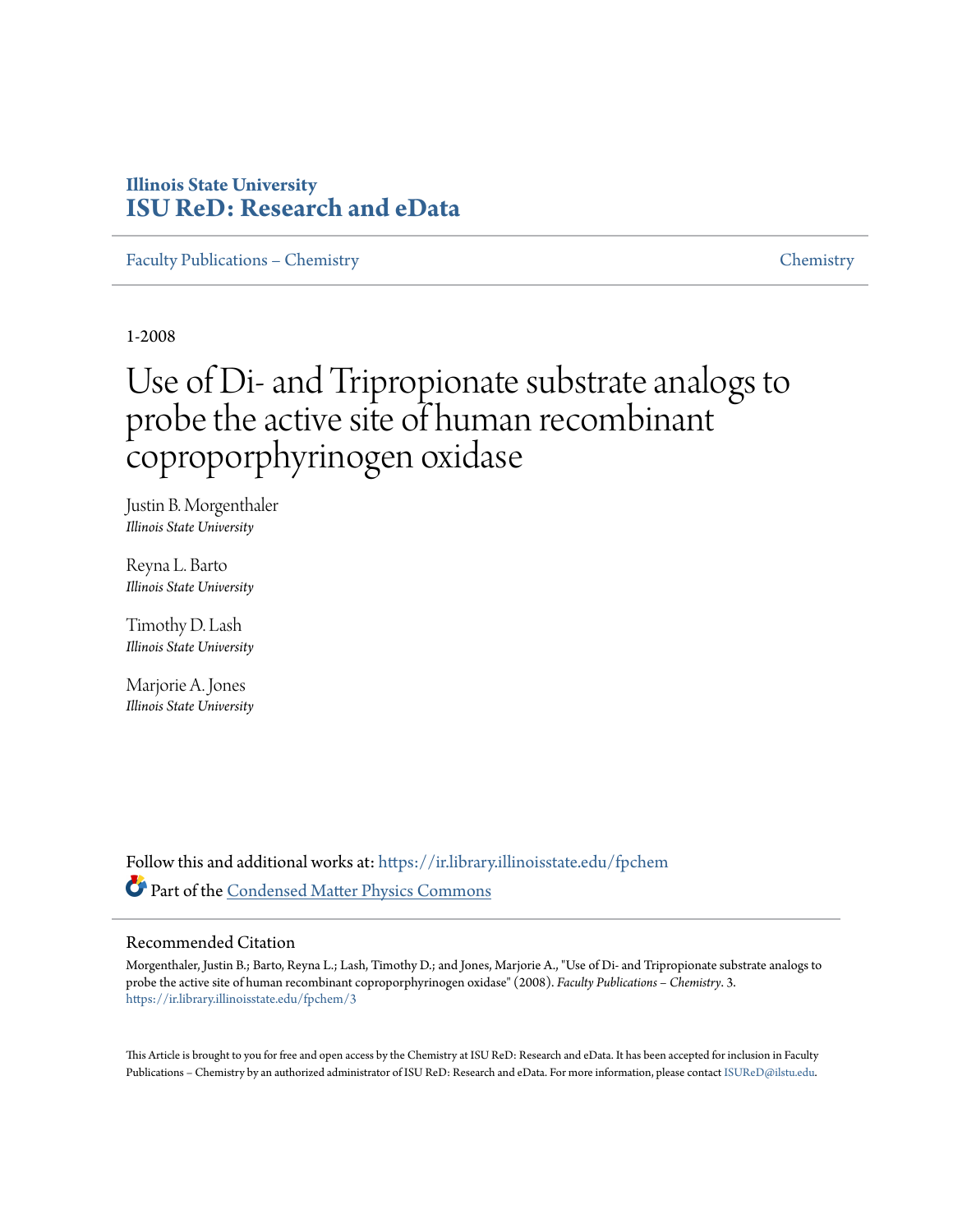# **Illinois State University [ISU ReD: Research and eData](http://ir.library.illinoisstate.edu?utm_source=ir.library.illinoisstate.edu%2Fchem%2F1&utm_medium=PDF&utm_campaign=PDFCoverPages)**

**[Chemistry Department](http://ir.library.illinoisstate.edu/chem?utm_source=ir.library.illinoisstate.edu%2Fchem%2F1&utm_medium=PDF&utm_campaign=PDFCoverPages)** [Arts and Sciences](http://ir.library.illinoisstate.edu/as?utm_source=ir.library.illinoisstate.edu%2Fchem%2F1&utm_medium=PDF&utm_campaign=PDFCoverPages)

1-1-2008

# Use of Di- and Tripropionate substrate analogs to probe the active site of human recombinant coproporphyrinogen oxidase

Justin B. Morgenthaler *Illinois State University*

Reyna L. Barto *Illinois State University*

Timothy D. Lash *Illinois State University*

Marjorie A. Jones *Illinois State University*

Follow this and additional works at: [http://ir.library.illinoisstate.edu/chem](http://ir.library.illinoisstate.edu/chem?utm_source=ir.library.illinoisstate.edu%2Fchem%2F1&utm_medium=PDF&utm_campaign=PDFCoverPages) Part of the [Chemistry Commons](http://network.bepress.com/hgg/discipline/131?utm_source=ir.library.illinoisstate.edu%2Fchem%2F1&utm_medium=PDF&utm_campaign=PDFCoverPages)

### Recommended Citation

Morgenthaler, Justin B.; Barto, Reyna L.; Lash, Timothy D.; and Jones, Marjorie A., "Use of Di- and Tripropionate substrate analogs to probe the active site of human recombinant coproporphyrinogen oxidase" (2008). *Chemistry Department.* Paper 1. [http://ir.library.illinoisstate.edu/chem/1](http://ir.library.illinoisstate.edu/chem/1?utm_source=ir.library.illinoisstate.edu%2Fchem%2F1&utm_medium=PDF&utm_campaign=PDFCoverPages)

This Article is brought to you for free and open access by the Arts and Sciences at ISU ReD: Research and eData. It has been accepted for inclusion in Chemistry Department by an authorized administrator of ISU ReD: Research and eData. For more information, please contact [ISUReD@ilstu.edu.](mailto:ISUReD@ilstu.edu)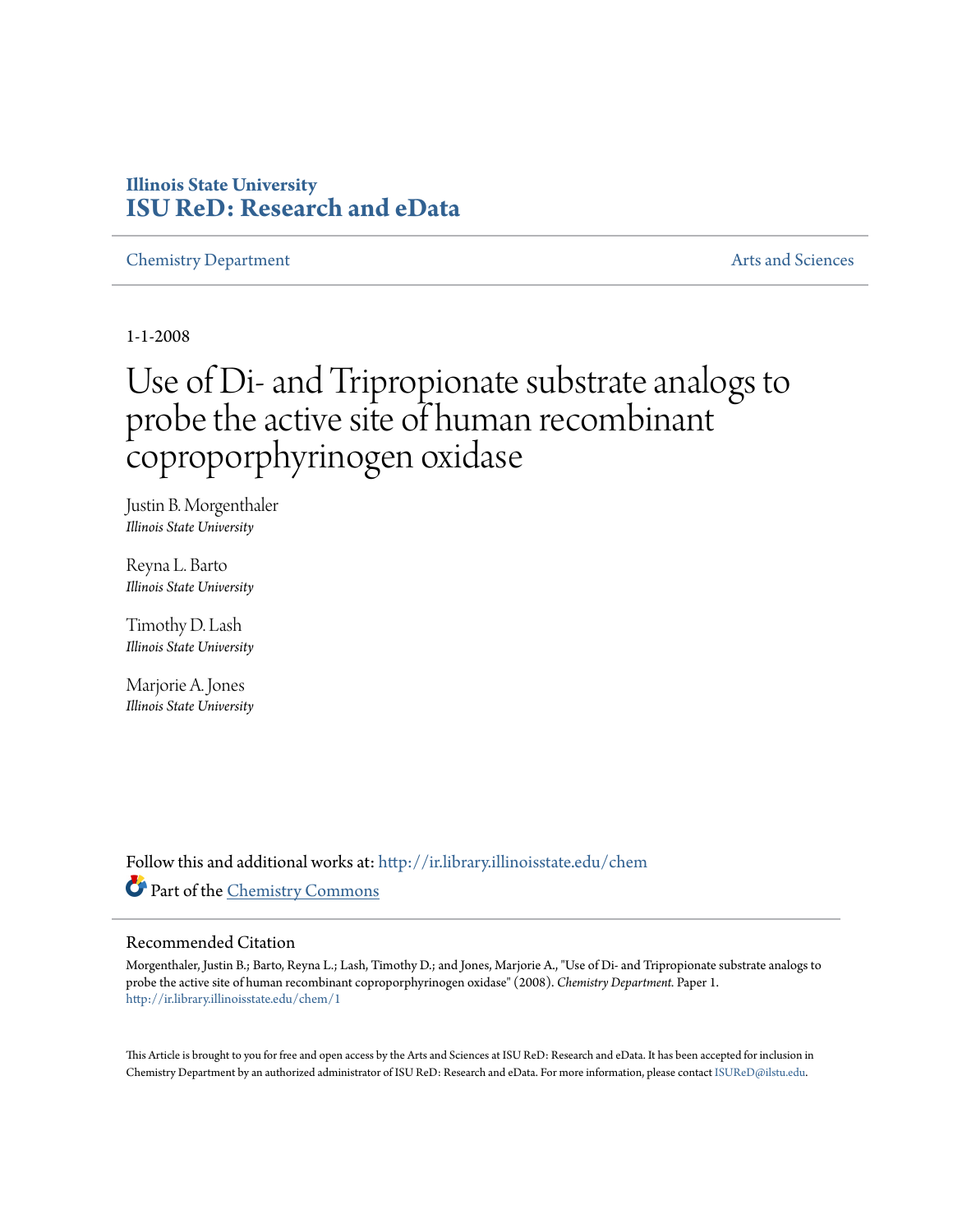| $\circ$ mod our mone, 2000, 1-11, DR1<br><b>PMID: 18160932</b>                                                                                                                                  | WWW. <b>IVIEDOCHVIONIT.COM</b><br><b>Basic Research</b><br>3R                                                                                                                                                                                                                                                                                                                                                                                                                                                                                                                                                                                                                                                               |
|-------------------------------------------------------------------------------------------------------------------------------------------------------------------------------------------------|-----------------------------------------------------------------------------------------------------------------------------------------------------------------------------------------------------------------------------------------------------------------------------------------------------------------------------------------------------------------------------------------------------------------------------------------------------------------------------------------------------------------------------------------------------------------------------------------------------------------------------------------------------------------------------------------------------------------------------|
| 2007.10.05<br><b>Received:</b><br>2007.11.09<br>Accepted:<br><b>Published:</b><br>2008.01.01                                                                                                    | Use of Di- and Tripropionate substrate analogs<br>to probe the active site of human recombinant<br>coproporphyrinogen oxidase                                                                                                                                                                                                                                                                                                                                                                                                                                                                                                                                                                                               |
| <b>Authors' Contribution:</b><br>A Study Design<br><b>B</b> Data Collection<br><b>C</b> Statistical Analysis<br>D Data Interpretation<br>E Manuscript Preparation<br><b>F</b> Literature Search | Justin B. Morgenthaler <sup>nom</sup> , Reyna L. Barto <sup>m</sup> , Timothy D. Lash <sup>nom</sup> ,<br>Marjorie A. Jones <sup>MITE</sup><br>Department of Chemistry, Illinois State University, Normal, IL, U.S.A.<br>Source of support: This work was supported by an Illinois State University Research Grant to M.A.J                                                                                                                                                                                                                                                                                                                                                                                                 |
| <b>G</b> Funds Collection<br><b>Background:</b>                                                                                                                                                 | <b>Summary</b><br>Defects in the enzyme coproporphyrinogen oxidase result in accumulation of porphyrins which<br>may affect the severity of a subset of porphyrias. Thus evaluation of this enzyme for substrate se-<br>lectivity is of value. Kinetic evaluations of recombinant human coproporphyrinogen oxidase have<br>been undertaken using six di- and tripropionate analogs of the natural substrate coproporphyrin-<br>ogen-III. These substrate analogs were modified by having alkyl groups in place of one or both of                                                                                                                                                                                            |
| <b>Material/Methods:</b>                                                                                                                                                                        | the ring 13- or 17-propionate moieties.<br>Cloned human enzyme was incubated with analogs under apparent first order conditions and with<br>various substrate concentrations. The kinetic values, $K_m$ and $V_{max}$ , were determined.                                                                                                                                                                                                                                                                                                                                                                                                                                                                                    |
| <b>Results:</b>                                                                                                                                                                                 | Relative to the authentic substrate, the $K_m$ values for the 13-ethyl, dimethyl and diethyl porphy-<br>rinogens were very comparable whereas the $\mathrm{K}_{\mathrm{m}}$ values were much higher using dipropyl and dibu-<br>tyl porphyrinogen and much lower for the 17-ethyl analog. For the dipropionate analogs, the $V_{\rm max}$<br>values were an apparent function of the carbon length of the substituent on the C and D rings,<br>with longer carbon length severely reducing product formation by some 4-5 orders of magnitude.<br>Also, the two isomeric tripropionates that were tested indicated that it was more detrimental to<br>have an ethyl group at the 13-position for both binding and catalysis. |
| <b>Conclusions:</b>                                                                                                                                                                             | This work extends our understanding of porphyrin ring substituent effects reported by Cooper<br>et al. (2005). The substituents on both the C and D rings have significant effects on both the sub-<br>strate binding and catalysis by this important enzyme.                                                                                                                                                                                                                                                                                                                                                                                                                                                               |
| key words:                                                                                                                                                                                      | recombinant coproporphyrinogen oxidase • substrate analogs • kinetic studies                                                                                                                                                                                                                                                                                                                                                                                                                                                                                                                                                                                                                                                |
| <b>Full-text PDF:</b><br><b>Word count:</b><br>Tables:<br><b>Figures:</b><br><b>References:</b>                                                                                                 | http://www.medscimonit.com/fulltxt.php?ICID=636046<br>2372<br>$\overline{2}$<br>10<br>14                                                                                                                                                                                                                                                                                                                                                                                                                                                                                                                                                                                                                                    |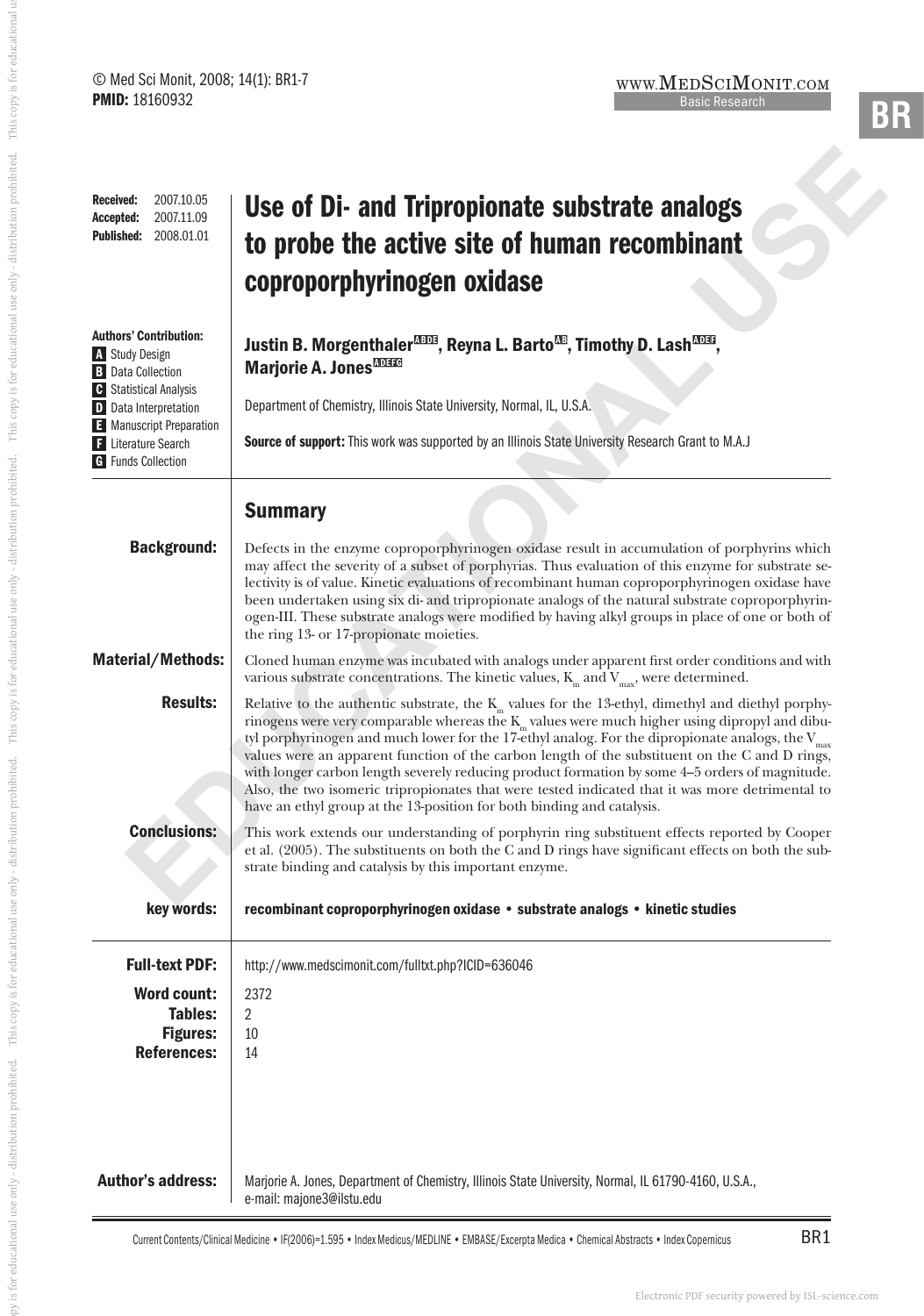This copy is for educational

This copy is for educational use only - distribution prohibited.

This copy is for educational use only - distribution prohibited.

-distribution prohibited.

This copy is for educational use only

is for educational use only - distribution prohibited.

py is for educational use only - distributiond prolified. This copy is for educational use only - distribution and the only - distribution problemed. This copy is for educational use only - distribution and the charge in t

## **BACKGROUND**

means reapportivalent existing of the term is the boson rather as contributed ready for the control of the significant ready for the property of the property of the property of the property of the property of the property The enzyme coproporphyrinogen oxidase (copro'gen oxidase, EC 1.3.3.3) is the sixth enzyme in the biosynthetic pathway for the production of heme [1]. Heme, when coupled to a globular protein, is the principal molecular oxygen carrier through out the body [1]. Malfunctions in the gene encoding copro'gen oxidase as well as other enzymes in this pathway, such as delta-aminolevulinic acid synthase, can cause a build up of porphyrins and ultimately lead to a category of diseases called porphyrias [2]. The authentic substrate for copro'gen oxidase is coproporphyrinogen-III (copro'gen-III) which undergoes two sequential oxidative decarboxylations to yield the protoporphyrinogen-IX (proto'gen-IX) product. The overall reaction catalyzed by copro'gen oxidase is shown in Figure 1. The mechanism by which copro'gen oxidase carries out the sequential oxidative decarboxylations is as yet unknown, although some studies on ring substituent effects on substrate selectivity have been reported (reviewed by Jones and Lash [3]). A model, Figure 2, of substrate binding was developed from the data obtained using substrate analogs [4]. This particular model indicates that there are a minimum of two binding sites, X and Z, as well as a catalytic site, Y. The model proposes that oxidative decarboxylations occur at the catalytic site and the substrate position is stabilized by the X and Z sites. The Z site can only accommodate a relatively small alkyl group such as a vinyl, methyl or hydrogen. The X site requires a charged group such as a propionate, and it was postulated that the substituent interacts with a positively charged amino acid. Recently, using site directed mutagenesis, arginine 262 and 401 were reported to be involved in substrate binding [5]. These binding requirements favor the sequence of peripheral substituents R Me P Me P (R=methyl, vinyl, or H, Me=methyl, P=propionate) for catalysis [4]. After the first oxidative decarboxylation on the A ring of copro'gen-III, the authentic monovinyl intermediate harderoporphyrinogen (hardero'gen) is generated. The model purposed by Lash et al. [4] suggests that a 90° clockwise turn is required to put the B ring of hardero'gen in the correct position for the second oxidative decarboxylation to generate the divinyl product, proto'gen-IX. Although it has been reported that copro'gen oxidase is a homodimer, each monomer appears to have its own active site [6,7].

To better evaluate substrate recognition of the active site of human copro'gen oxidase the use of substrate analogs that differ at the C and D ring positions have been employed. The analogs were synthesized by replacing propionates on the C and/or D ring positions with methyl, ethyl, propyl, or butyl groups [4,8]. Thus substituent effects of carbon chain length and loss of the carboxylate group could be evaluated. The porphyrinogens that were tested are shown in Figure 3. Previous studies using these di- and tripropionate substrates were done with a crude copro'gen oxidase preparation obtained from chicken red blood cells (CRBC)  $[4,8,9]$ . However, data evaluation was difficult since endogenous proto'gen-IX was present in these enzyme preparations. This endogenous product presented a challenge to quantitate the amount of newly formed product being produced from the enzyme assays. However, with the use of the recombinant human copro'gen oxidase, that particular challenge is eliminated. We now report the kinetic evaluation using highly purified recombinant enzyme using the di- and tripropionate analogs. The kinetic constants are compared with previous data obtained using the chicken red blood cell enzyme. Using recombinant enzyme, time course studies were performed with each analog to determine the apparent first order conditions to determine the  $K_m$  and  $V_{max}$  values reported here. Also  $k_{cat}$  and  $k_{cat}/K_m$  values were calculated.

## MATERIAL AND METHODS

### **Isolation and purification of human recombinant copro'gen oxidase**

The human cloned his-tagged enzyme was expressed in *Escherichia coli* with the vector pET21d-CO containing the lac operon to better control enzyme production [5]. The *E. coli* were grown (overnight, 37°C, with shaking) in a liter of media consisting of 10 g tryptone (Fisher Chemical Company), 5 g yeast extract (Sigma Chemical Company), 10 g NaCl, 50 μg/ml ampicillin, and 34 μg/ml chloramphenicol (Sigma Chemical Company). To yield a higher concentration of protein, the cells were induced with  $1 \text{ mM}$  isopropyl- $\beta$ -Dthiogalactoside (IPTG) after the initial 24 hours of growth then allowed to grow for an additional 3 hours. Cells were centrifuged (10 min at  $11,900 \times g$ ), and resuspended in 60 ml of resuspension buffer containing 0.0105 g of phenylmethylsulfonylfluoride (Sigma Chemical Company), 12.1  $g/L$  Trisma base,  $6.9 g/L$  Na $H_2$ PO<sub>4</sub>, and  $17.5 g/L$  NaCl, pH 8 then lysed using a French® hydraulic pressure cell (Sim-Aminco Spectronic Instruments) at 20,000 psi. The lysate was centrifuged for 30 min at  $27,200 \times g$ . The resulting supernatant was applied to a nickel affinity column (Qiagen), and the his-tagged enzyme was eluted with resuspension buffer containing 250 mM imidazole following the method of Medlock and Dailey [10]. The Bradford Protein Assay [11] using bovine serum albumin (BSA) as a standard was used to evaluate the concentration of the eluted protein.

### **Enzyme assay**

Recombinant human copro'gen oxidase was assayed using the micro method of Jones et al. [12]. In a final reaction volume of  $300 \mu L$ , purified enzyme  $(15 \mu g)$  was incubated with 10 μL of the various freshly reduced substrate analogs (Figure 3) to give a final concentration of  $0.8 \mu$ M; the dipropionate analogs [mesoporphyrinogen-VI (meso'gen-VI, diethyl porphyrinogen), dimethyl, dipropyl, and dibutyl] and tripropionate analogs [13-ethyl, 17-ethyl] were incubated at 0.5, 1, 2, 5, 10, 30, 60, or 120 minutes to determine the initial velocity  $(V_0)$ . Zero time incubations were also done as substrate stability controls. Substrate concentration was also varied under initial velocity conditions for the kinetic analysis. Reactions were carried out at 37 $\degree$ C, stopped with 3/7 (v/v) ethyl acetate/acetic acid, neutralized with 3% sodium acetate, extracted and Fischer esterified overnight. After esterification, porphyrins were neutralized, extracted, then separated using High Performance Liquid Chromatography (HPLC) (Beckman System Gold). A normal phase column (Beckman Silica 5 μ, 4.6 mm  $\times$  25 cm) was used with a mobile phase of 20/80 (v/v) ethyl acetate/cyclohexane at a flow rate of 1.3 ml/min; eluates were evaluated spectrophotometrically at 404 nm. Data were analyzed using the Gold Nouveau Software and reported as nmol product/min/pmol enzyme. Graphic analysis and calculated values were obtained using SigmaPlot 2000.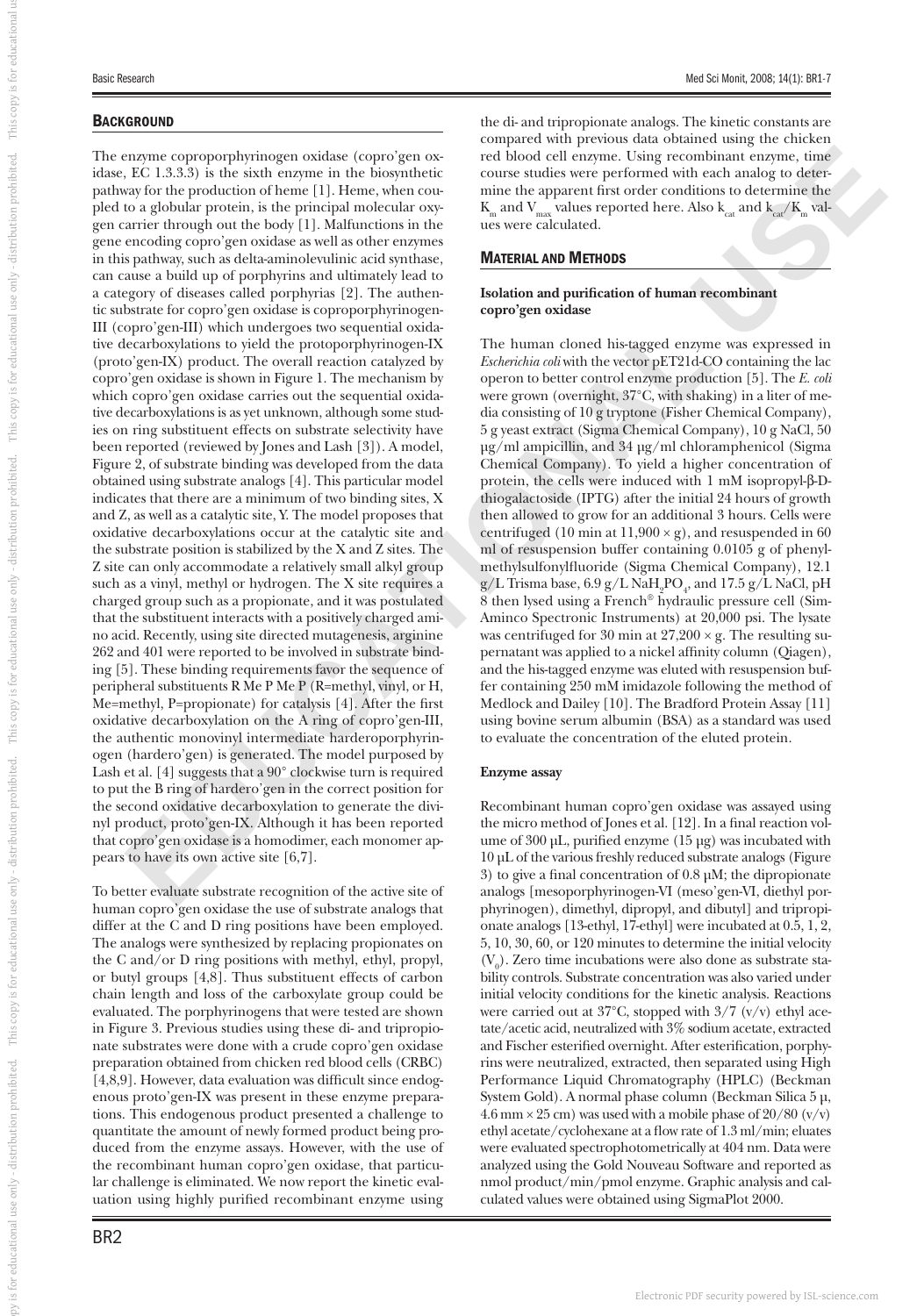### **Figure 1.** Overall reaction catalyzed by copro'gen oxidase of coproporphyrinogen-III to protoporphyrinogen-IX through the two sequential oxidative decarboxylations.





**Figure 2.** Active Site Model of Copro'gen Oxidase [4].

### **RESULTS**

### **Kinetic analysis**

Shown in Figures 4–9 are the graphical representations of  $V<sub>o</sub>$  (nmol product/min/pmol recombinant enzyme) as a function of substrate concentration (μM) for all the substrate analogs tested. From these graphs  $K_{m}$ ,  $V_{max}$ ,  $k_{cat}$  and

 $\overline{k_{cat}}/K_m$  were calculated (Table 1). Each dipropionate analog used resulted in a formation of only monovinyl product (Figure 3). Of the two tripropionates, only the 17-ethyl resulted in significant divinyl product formation whereas only the monovinyl product was generated as a major product following incubation with the 13-ethyl porphyrinogen. With the 13-ethyl analog, however, a second oxidative decarboxylation resulting in a divinyl product was noted as a minor product at longer incubation times (greater than 30 min; Figure 3). The apparent binding affinities  $(K<sub>m</sub>$  values) for different substrates varied from 0.011 to 11.0 μM with the 17-ethyl analog having the best affinity for the recombinant copro'gen oxidase, while the dipropyl and dibutyl analogs had the worst. Maximum velocities for each substrate analog varied widely from  $3.6 \times 10^{-7}$  to  $1.7 \times 10^{-3}$  nmol product/min/pmol enzyme with the lowest value for the dibutyl analog and the highest value for the 13-ethyl analog. The values for  $k_{\text{cat}}$ , a measurement of catalytic turnover, exhibited a range of  $3.6 \times 10^{-4}$  to 1.7 min<sup>-1</sup> with dibutyl having the lowest value and 13-ethyl having the largest value. The catalytic efficiency,  $k_{car}/K_m$ , values varied over a very wide range from  $3.4\times10^{-5}$  for the dibutyl analog to 9.1 min<sup>-1</sup>  $\mu$ M<sup>-1</sup> for the 17-ethyl analog.

### **DISCUSSION**

The human recombinant copro'gen oxidase recognized all of the substrate analogs studied but was only able to carry out the first oxidative decarboxylation with the dipropionate analogs. The tripropionate 17-ethyl porphyrinogen gave divinyl product with little of the intermediary monovinyl species being detected. The isomeric 13-ethyl porphyrinogen gave mostly the monovinyl product. Nevertheless, the observation that longer incubation times with the 13-ethyl analog resulted in some minor amount of divinyl product being generated is significant. When comparing all the dipropionate substrates, the dibutyl analog was the least well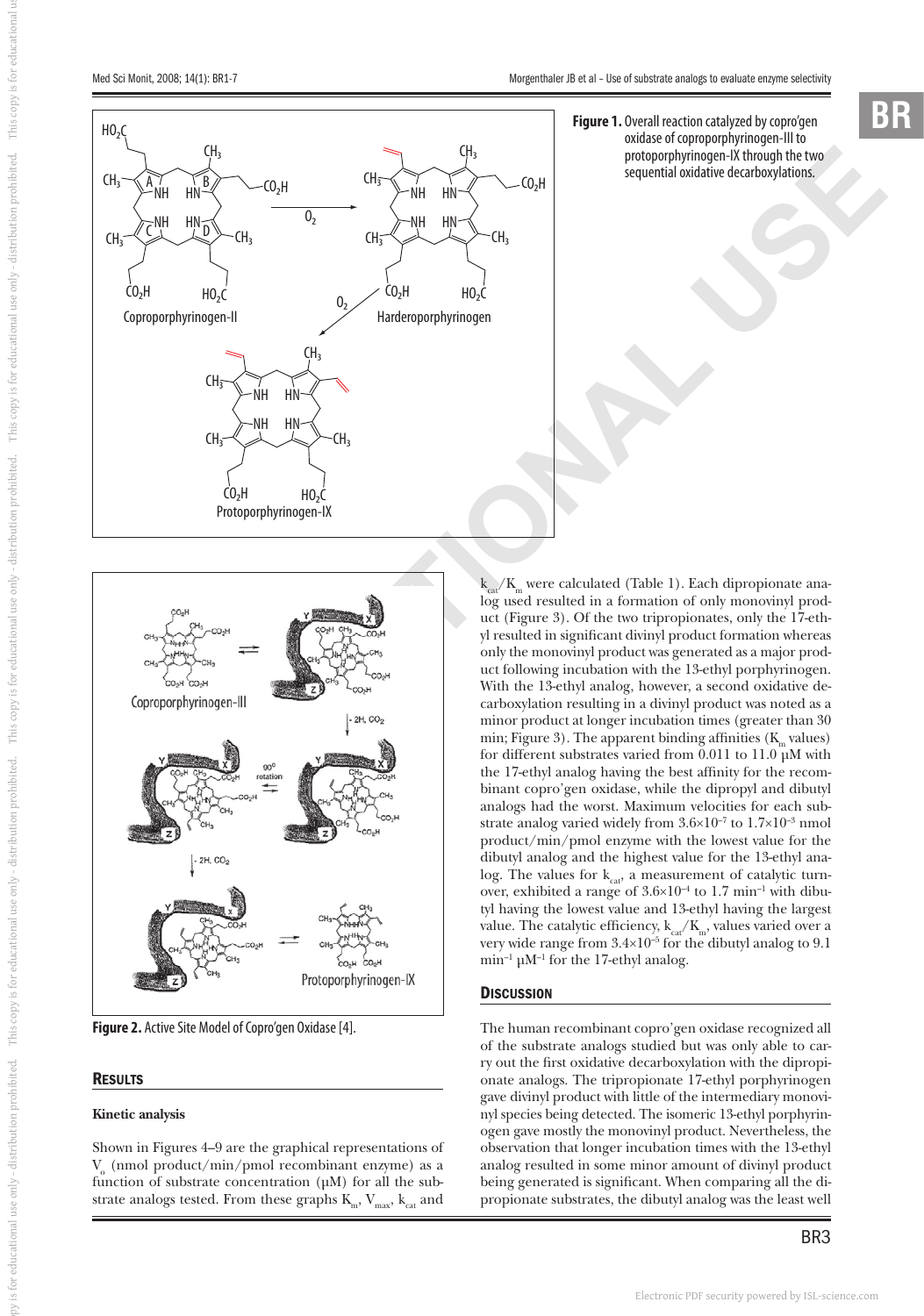



**Figure 4.** The formation of monovinyl product as a function of diethyl concentration (Incubation time – 0.5 min, mean ±standard deviation, n=3 replicates).

processed. The  $V_{max}$  for the dibutyl was almost 30 fold lower than that of the dipropyl and 3–4 orders of magnitude worse than the largest  $V_{\rm max}$  value, 13-ethyl. Also, the  $K_{\rm m}$  value was 10–12 times larger than the best analog, indicating that the binding of this dibutyl analog is severely compromised. With these bulky propyl and butyl groups present on both the C and D rings, it was predicted that the binding affinity would be affected. However, when comparing



**Figure 5.** The formation of monovinyl product as a function of 13 Ethyl concentration (Incubation time – 0.5 min, mean ±standard deviation, n=3 replicates).

the K<sub>m</sub> values of the dipropyl and dibutyl analogs, the values were the same implying a similar poor fit into the active site. The two analogs differ in their  $\hat{V}_{max}$  values with the dipropyl having a higher  $V_{\text{max}}$  value. These data indicated that the extra methylene group on each of the C and D rings in the dibutyl slows down catalysis with no apparent difference in binding. When comparing the dipropyl and dibutyl to the kinetics obtained using diethyl (meso'gen-VI), the  $V_{\text{max}}$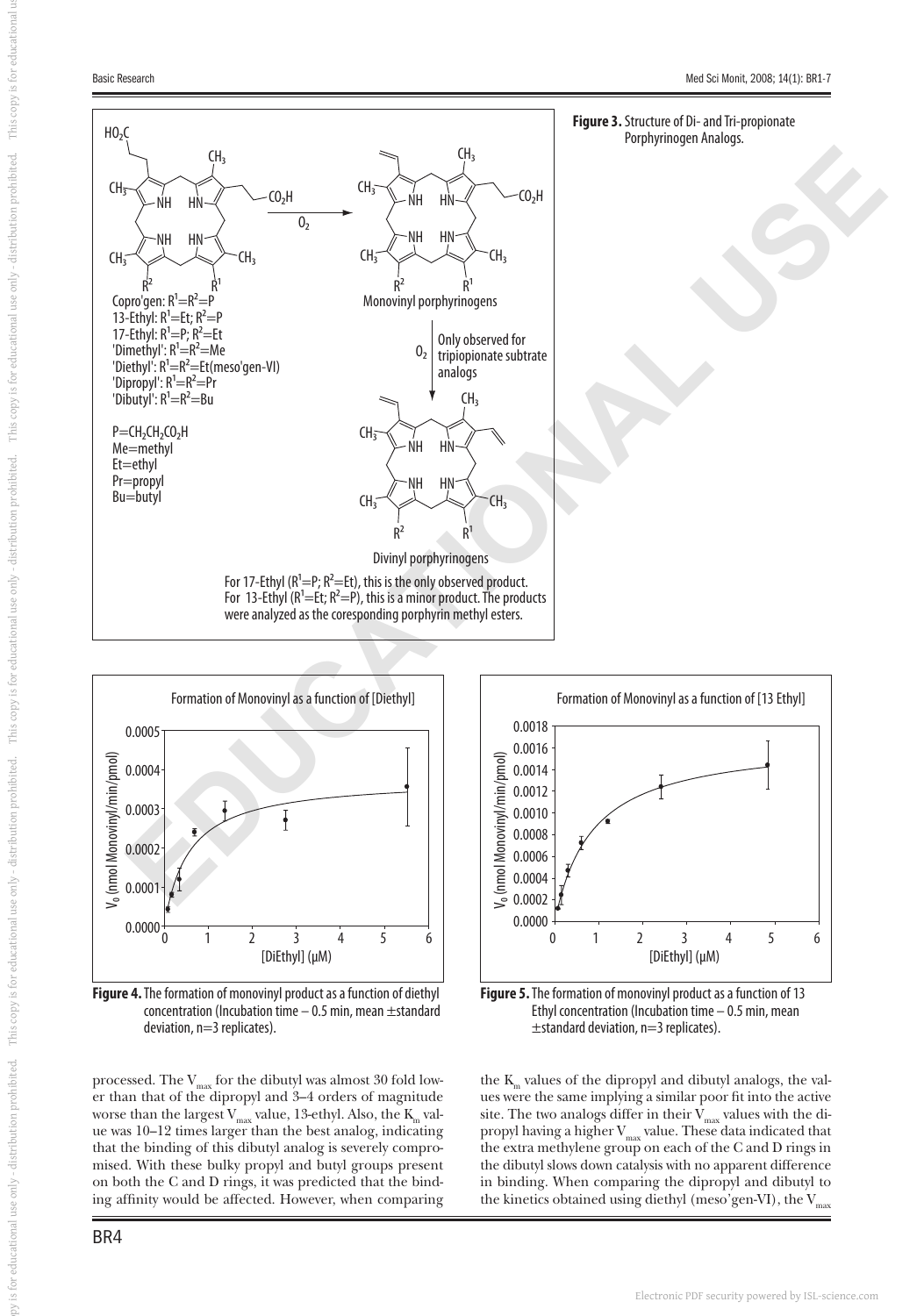



**Figure 6.** The formation of divinyl product as a function of 17 Ethyl concentration (Incubation time  $-1.0$  min, mean  $\pm$ standard deviation, n=3 replicates).



**Figure 8.** The formation of monovinyl product as a function of DiMethyl concentration (Incubation time – 0.5 min, mean ±standard deviation, n=3 replicates).

for the diethyl porphyrinogen was about 3 orders of magnitude faster than that with the dipropyl and 4 orders faster than with the dibutyl analog. The  $\text{K}_{_{\text{m}}}$  values for the analogs also varied by a factor of  $3-4$  with diethyl having a K<sub>m</sub> value of 0.56 μM and the dipropyl and dibutyl analogs both having values of  $11 \mu$ M. It appears that the binding affinity as well as catalysis is more favorable with shorter alkyl substituents present on both the C and D rings. This observation was further supported by the results for the dimethyl substrate analog. The  $K_m$  value for dimethyl was 0.11 μM and the maximum velocity was found to be about the same as that of the diethyl analog. Interestingly, at higher concentrations of dimethyl this analog appeared to show inhibitory effects while the other analogs did not. With good binding affinity but moderate catalysis, the dimethyl analog at high concentrations may, in effect, occupy the active site for a longer time before it can undergo catalysis creating the apparent inhibitory effect.



**Figure 7.** The formation of monovinyl product as a function of DiButyl concentration (Incubation time – 120 min, mean ±standard deviation, n=3 replicates).



**Figure 9.** The formation of monovinyl product as a function of DiPropyl concentration (Incubation time – 120 min, mean  $\pm$ standard deviation, n=3 replicates).

The kinetic data presented here for the dipropionate analogs indicate that the shorter the carbon chain substituent present on the C and D ring the better the kinetic constants. Comparisons of kinetic constants of the crude chicken red blood cell (CRBC) enzyme preparation to the recombinant human copro'gen oxidase show a similar inhibitory trend as the substituent carbon length on the C and D rings is increased (Figure 10 and Table 2). However, the  $V_{max}$  values for the crude CRBC enzyme [9] are about half of the values for the human recombinant copro'gen oxidase.

The tripropionate analogs were synthesized with an ethyl group on either the C or D ring at the 13 or 17positions. The 13-ethyl analog primarily underwent the first oxidative decarboxylation and a divinyl product was only formed to a minor extent. However, moving the ethyl group over to the 17-position resulted in detection of only divinyl product. Since the monovinyl product is an obligatory intermediate, we interpret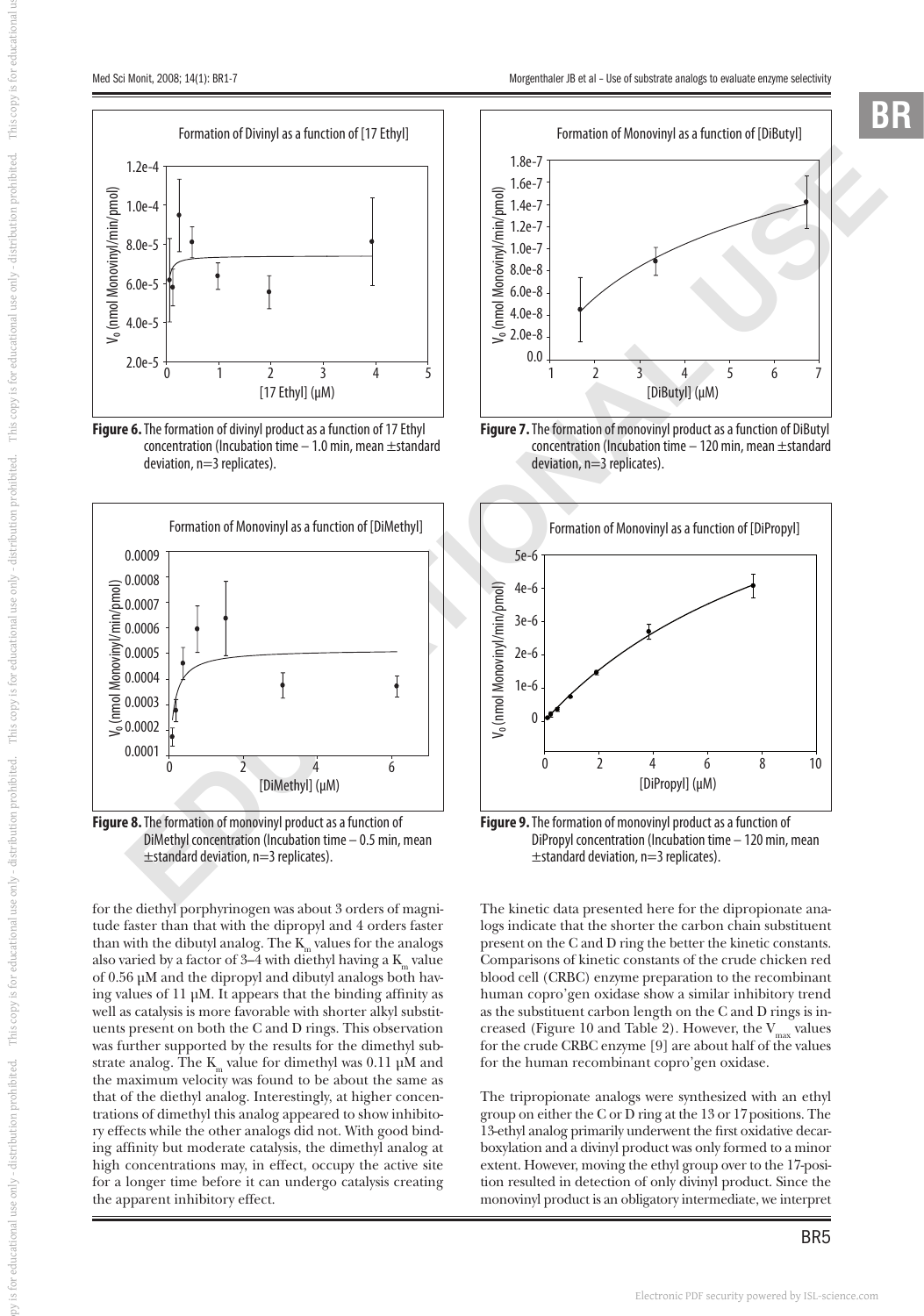

**Figure 10.** Comparison of V<sub>max</sub> values for human recombinant copro'gen oxidase ( $\bullet$ ) and chicken red blood cell copro'gen oxidase  $(\circ)$  [9].

tectable under our experimental conditions using the 17-ethyl analog. When comparing the  $\mathrm{K}_{\mathrm{m}}$  values of the tripropionates, 17-ethyl had a K<sub>m</sub> value of 0.011 μM which was surprisingly lower than the value for the authentic substrate. In contrast, the 13-ethyl had a  $K<sub>m</sub>$  of 0.85 μM which is very similar to that using the authentic substrate. It is clear that replacement of the propionate by an ethyl group at the 17-position affects the binding affinity more positively than the ethyl group at the position 13. However, the maximum velocity using 13-ethyl was more than an order of magnitude faster than the  $V$ . using the 17-ethyl. It is not apparent why the  $V_{max}$  should be so variable between these isomeric analogs.

| 0.35                                                    |                  |                    |                                                                                                                                                                                                      |                             |                                            |     |                                                                                                                          | 17-ethyl had a $K_m$ value of 0.011 µM which was surprisingly<br>lower than the value for the authentic substrate. In contrast,                                                                                                                                |                               |
|---------------------------------------------------------|------------------|--------------------|------------------------------------------------------------------------------------------------------------------------------------------------------------------------------------------------------|-----------------------------|--------------------------------------------|-----|--------------------------------------------------------------------------------------------------------------------------|----------------------------------------------------------------------------------------------------------------------------------------------------------------------------------------------------------------------------------------------------------------|-------------------------------|
| 0.30                                                    |                  |                    |                                                                                                                                                                                                      |                             |                                            |     |                                                                                                                          | the 13-ethyl had a $K_m$ of 0.85 µM which is very similar to that                                                                                                                                                                                              |                               |
| 0.25                                                    |                  |                    |                                                                                                                                                                                                      |                             |                                            |     |                                                                                                                          | using the authentic substrate. It is clear that replacement of<br>the propionate by an ethyl group at the 17-position affects                                                                                                                                  |                               |
| $V_{\text{max}}$ ( $\mu$ M/min)<br>0.20<br>0.15<br>0.10 |                  |                    |                                                                                                                                                                                                      |                             |                                            |     |                                                                                                                          | the binding affinity more positively than the ethyl group at                                                                                                                                                                                                   |                               |
|                                                         |                  | $\circ$            |                                                                                                                                                                                                      |                             |                                            |     |                                                                                                                          | the position 13. However, the maximum velocity using 13-eth-<br>yl was more than an order of magnitude faster than the $V_{\text{max}}$                                                                                                                        |                               |
|                                                         |                  |                    | $\circ$                                                                                                                                                                                              |                             |                                            |     |                                                                                                                          | using the 17-ethyl. It is not apparent why the $V_{\text{max}}$ should be                                                                                                                                                                                      |                               |
| 0.05                                                    |                  |                    |                                                                                                                                                                                                      |                             |                                            |     |                                                                                                                          | so variable between these isomeric analogs.                                                                                                                                                                                                                    |                               |
| 0.00                                                    |                  |                    |                                                                                                                                                                                                      |                             |                                            |     |                                                                                                                          | As had been observed in incubations with the dimethyl por-                                                                                                                                                                                                     |                               |
|                                                         | 0.5              | 1.0                | 1.5<br>2.0                                                                                                                                                                                           | 3.0<br>2.5<br>Carbon lenght | 3.5<br>4.0                                 | 4.5 |                                                                                                                          | phyrinogen, the use of the 17-ethyl analog showed an appar-<br>ent inhibition of product formed as a function of substrate<br>concentration. This inhibition was seen at lower concentra-<br>tions (between $1-2 \mu M$ ) than with the dimethyl $(3-6 \mu)$ . |                               |
|                                                         |                  | oxidase $(0)$ [9]. |                                                                                                                                                                                                      |                             |                                            |     |                                                                                                                          | each substrate. The $K_m$ value for dimethyl was 0.11 µM which                                                                                                                                                                                                 |                               |
|                                                         |                  |                    | these data to indicate that the first oxidative decarboxylation<br>is slower than the second reaction which supports the work of<br>Elder et al. [13]. Thus only the second (divinyl) product is de- |                             |                                            |     | was 10-fold higher than the 0.011 µM value for the 17-ethyl                                                              | analog. Since these Km values are for the formation of mo-<br>novinyl (using dimethyl) or divinyl product (using 17-eth-<br>yl), this may imply that the divinyl product is more able to<br>affect interaction of enzyme with substrate.                       |                               |
|                                                         | <b>Substrate</b> |                    |                                                                                                                                                                                                      | <b>Product</b>              |                                            |     | Table 1. Kinetic constants for substrate analogs incubated with the human recombinant copro'gen oxidase.<br>$K_m(\mu M)$ |                                                                                                                                                                                                                                                                | $k_{\text{cat}}/K_{\text{m}}$ |
|                                                         |                  |                    |                                                                                                                                                                                                      | Divinyl                     | $V_{\text{max}}^*$<br>$3.3 \times 10^{-3}$ |     | 0.70                                                                                                                     | $k_{cat}$ (min <sup>-1</sup> )<br>3.3                                                                                                                                                                                                                          | 4.7                           |
|                                                         | Copro'gen-Ill**  |                    |                                                                                                                                                                                                      | <b>Total</b>                | $3.6 \times 10^{-3}$                       |     | 0.68                                                                                                                     | 3.6                                                                                                                                                                                                                                                            | 5.3                           |
| 13-Ethyl                                                |                  |                    |                                                                                                                                                                                                      | Monovinyl                   | $1.7 \times 10^{-3}$                       |     | 0.85                                                                                                                     | 1.7                                                                                                                                                                                                                                                            | 2.0                           |
| 17-Ethyl                                                |                  |                    |                                                                                                                                                                                                      | Divinyl                     | $1.0 \times 10^{-4}$                       |     | 0.011                                                                                                                    | 0.10                                                                                                                                                                                                                                                           | 9.1                           |
| diMethyl                                                |                  |                    |                                                                                                                                                                                                      | Monovinyl                   | $5.0 \times 10^{-4}$                       |     | 0.11                                                                                                                     | 0.050                                                                                                                                                                                                                                                          | 0.45                          |
| diethyl                                                 |                  |                    |                                                                                                                                                                                                      | Monovinyl                   | $3.8 \times 10^{-4}$                       |     | 0.56                                                                                                                     | 0.38                                                                                                                                                                                                                                                           | 0.68                          |
| diPropyl                                                |                  |                    |                                                                                                                                                                                                      | Monovinyl                   | $9.9 \times 10^{-6}$                       |     | 11.0                                                                                                                     | $9.9 \times 10^{-3}$                                                                                                                                                                                                                                           | $9.1 \times 10^{-4}$          |

**Table 2.** Comparison of human recombinant copro'gen oxidase and chicken red blood cells kinetic constants (using same units of activity) for the diand tripropionate analogs.

|                                                                                                                 | $*$<br>$V_{max}$ |             | $K_m(\mu M)$ |             |  |
|-----------------------------------------------------------------------------------------------------------------|------------------|-------------|--------------|-------------|--|
| <b>Substrate</b>                                                                                                | <b>HCPO</b>      | <b>CRBC</b> | <b>HCPO</b>  | <b>CRBC</b> |  |
| 13-Ethyl                                                                                                        | 2.6              | 0.21        | 0.85         | 2.0         |  |
| 17-Ethyl                                                                                                        | 0.048            | 0.055       | 0.011        | 0.88        |  |
| diMethyl                                                                                                        | 0.33             | 0.14        | 0.11         | 1.0         |  |
| diEthyl                                                                                                         | 0.24             | 0.095       | 0.56         | 0.99        |  |
| diPropyl                                                                                                        | 0.0064           | 0.012       | 11.0         | 0.35        |  |
| diButyl                                                                                                         | 0.00030          | 0.00011     | 11.0         | 0.10        |  |
| * V = uM Product/min: CRRC = Chicken Red Rlood Cell Hemolycates [0]: HCPO = Human Recombinant Conro/gen Ovidase |                  |             |              |             |  |

V<sub>max</sub> – μM Product/min; CRBC – Chicken Red Blood Cell Hemolysates [9]; HCPO – Human Recombinant Copro'gen Oxidase.

BR6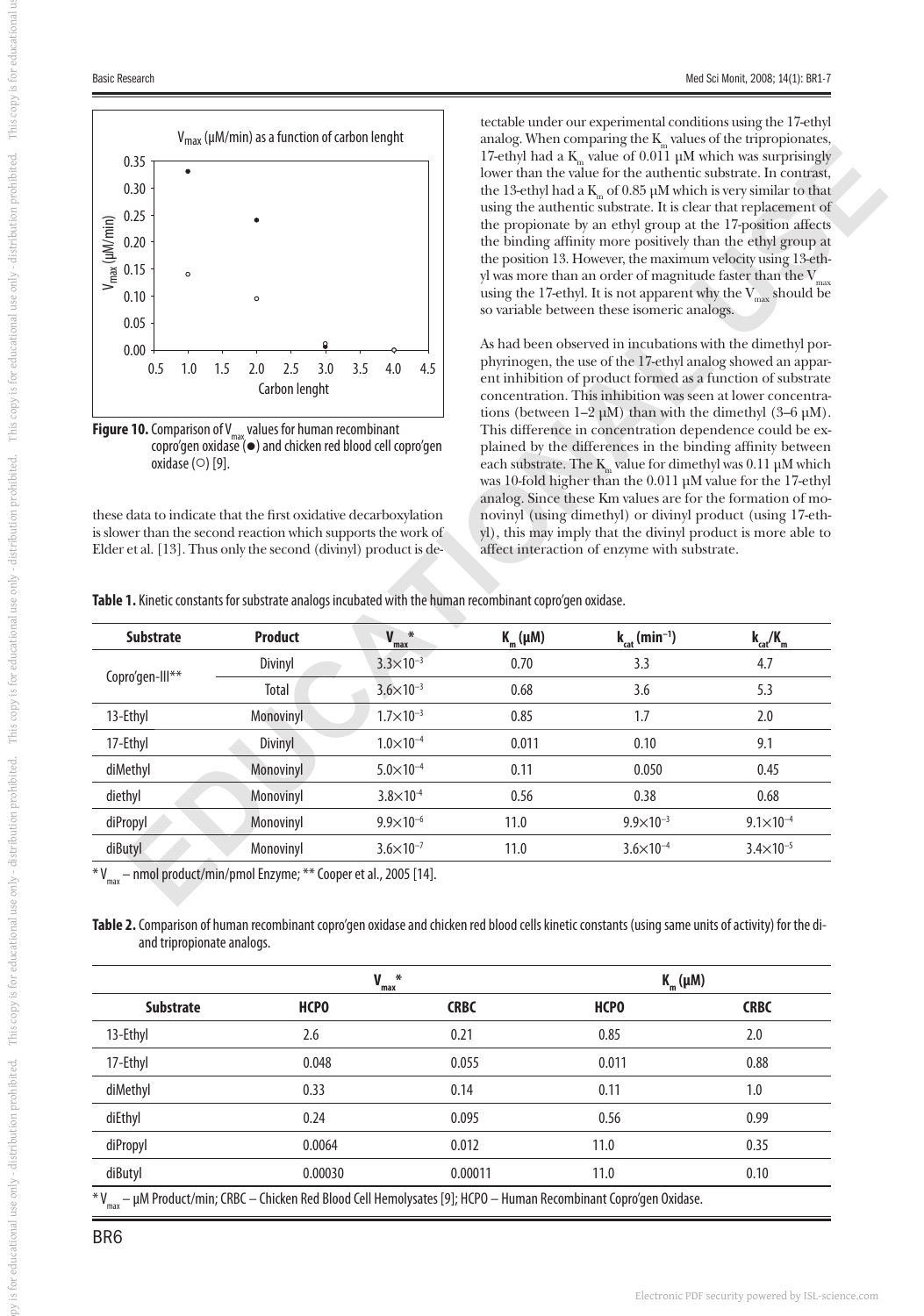### **CONCLUSIONS**

parameterin through that the stabilization in the stabilization in the stabilization of the parameterin from the stabilization of the stabilization of the stabilization of the stabilization of the stabilization of the sta It is apparent from these studies that the substituents on the C and D rings of the porphyrin are necessary for not only proper binding but also efficient catalysis. As the substituent hydrocarbon length was increased, on both the C and D rings, the enzyme kinetics were hindered relative to the authentic substrate. However, the tripropionate substrate analogs resulted in better binding affinity in the case of the 17-ethyl, and an increased rate of catalysis in the case of the 13-ethyl substitution. The formation of some divinyl product in the 13-ethyl case was unexpected and suggests that binding to site X by a propionate moiety in the active site model is not an absolute requirement for catalysis. It was interesting to note that the largest  $k_{cat}/K_m$  value (catalytic efficiency) value was calculated using the 17-ethylporphyrinogen as substrate. These data indicate that substituents on both the 13 and 17-ring positions of the substrate have important roles in binding and catalysis of substrate by the enzyme copro'gen oxidase. Thus the early model of the active site needs revision to account for these effects. As indicated in the work by Cooper et al. [14] and extended by this work, the effects of ring substituents on accumulation of porphyrin intermediates is substantial and will impact the severity of the clinical symptoms presented by porphyric patients.

### **Acknowledgements**

The plasmid pHHCPO was a generous gift from Dr. Harry Dailey, University of Georgia.

### REFERENCES:

 1. Jordan PM (ed.): Biosynthesis of Tetrapyrroles; Elsevier, London, 1991

- 2. Moore MR: Biochemistry of Porphyria. Int J Biochem, 1993; 25: 1353–68
- 3. Jones MA, Lash TD: Use of Substrate Analogues to Develop a Model for the Substrate Selectivity of the Enzyme Coproporphyrinogen Oxidase. Current Topics in Biotechnology, 2004; 1: 1–27
- 4. Lash TD, Mani UN, Drinan MA et al: Normal and Abnormal Heme Biosynthesis I. Synthesis and Metabolism of Di- and Monocarboxylic Porphyrinogens Related to Coproporphyrinogen-III and harderoporphyrinogen: A Model for the Active Site of Coproporphyrinogen Oxidase. J Org Chem, 1999; 64: 464–77
- 5. Stephenson JR, Stacey JA, Morgenthaler JB et al: Role of Aspartate 400, Arginine 262, and Arginine 401 in the Catalytic Mechanism of Human Coproporphyrinogen Oxidase. Protein Science, 2007; 16: 401–10
- 6. Phillips JD, Whitby FG, Warby CA et al: Crystal Structure of the Oxygen Dependent Coproporphyrinogen Oxidase (Hem13P) of *Saccharomyces cerevisiae*. J Biol Chem, 2004; 279: 38960–68
- 7. Lee DS, Flacksova E, Bodnarova M et al: Structural Basis of Hereditary Coproporphyria. Proc Natl Acad Sci, 2005; 102: 14232–37
- 8. Lash TD, Hall T, Mani UN, Jones MA: Normal and Abnormal Heme Biosynthesis. Synthesis of Tripropionate Analogues of Coproporphyrinogen-III: Novel Probes for the Active Site of Coproporphyrinogen Oxidase. J Org Chem, 2001; 66: 3753–59
- 9. Jones MA, He J, Lash TD: Kinetic Studies of Novel Di- and Tripropionate Substrates for the Chicken Red Blood Cell Enzyme Coproporphyrinogen Oxidase. J Biochem, 2002; 131: 201–5
- 10. Medlock AE, Dailey HA: Human Coproporphyrinogen Oxidase is not a Metalloprotein. J Biol Chem, 1996; 271: 32507–10
- 11. Bradford MM: A Rapid and Sensitive Method for the Quantitation of Microgram Quantities of Protein Utilizing the Principle of Protein-Dye Binding. Anal Biochem, 1976; 72: 248–54
- 12. Jones MA, Thientanavanich P, Anderson MD, Lash TD: Comparison of Two Assay Methods for Activities of Uroporphyrinogen Decarboxylase and Coproporphyrinogen Oxidase. Biochem Biophys Methods, 2003; 55: 241–49
- 13. Elder GH, Evans JO, Jackson JR, Jackson AH: Factors Determining the Sequence of Oxidative Decarboxylation of the 2- and 4-propionate Substituents of Coproporphyrinogen III by Coproporphyrinogen Oxidase in Rat Liver. Biochem J, 1978; 169: 215–23
- 14. Cooper CL, Lash TD, Jones MA: Kinetic Evaluation of Human Cloned Coproporphyrinogen Oxidase using a Ring Isomer of the Natural Substrate. Med Sci Monit, 2005; 11(11): 420–25